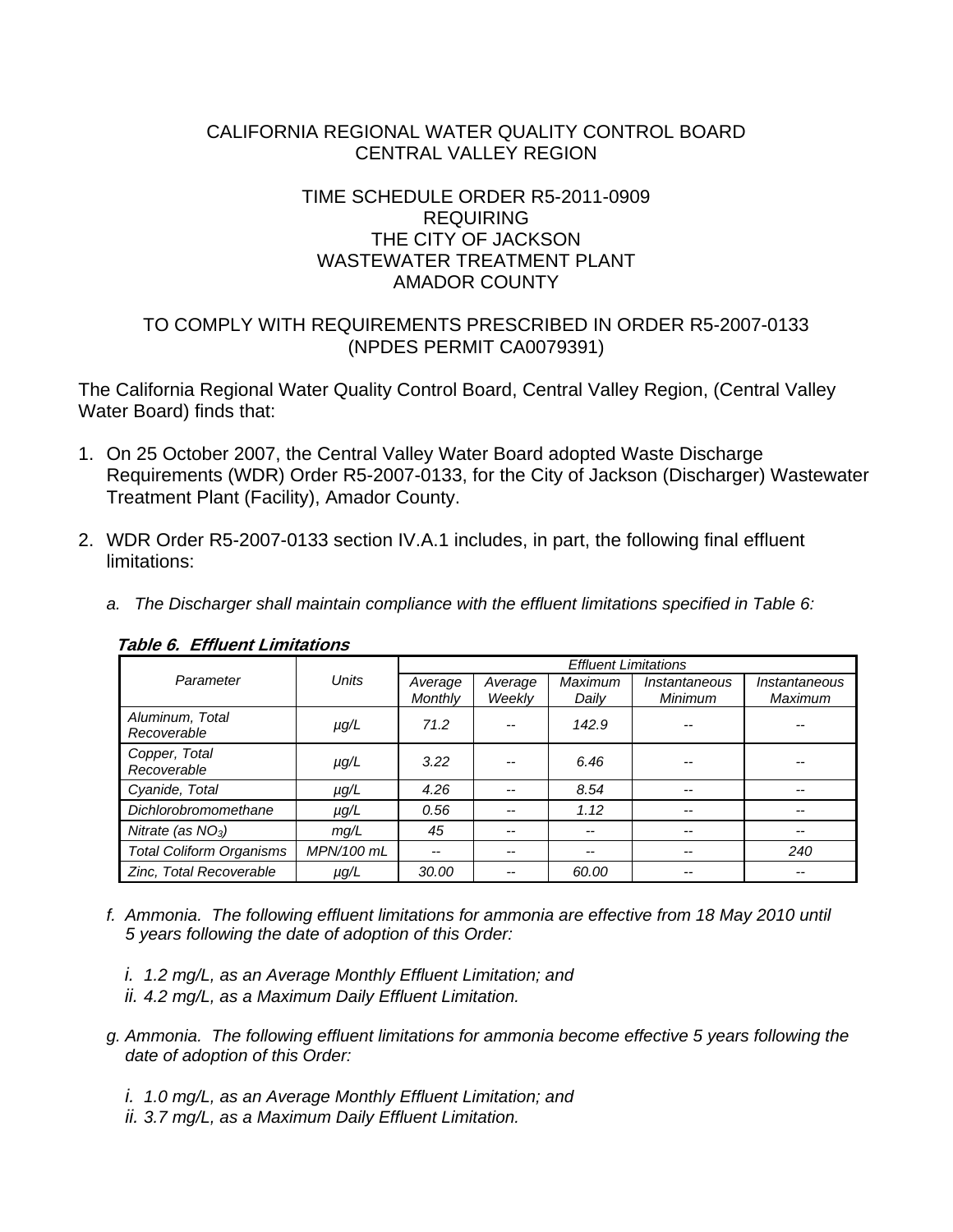*i. Turbidity. Effluent turbidity shall not exceed:* 

*i. 2 NTU, as a daily average; ii. 5 NTU, more than 5% of the time within a 24-hour period; and iii. 10 NTU, at any time.* 

*j. Total Coliform Organisms. Effluent total coliform organisms shall not exceed:* 

*i. 2.2 most probable number (MPN) per 100 mL, as a 7-day median; and ii. 23 MPN/100 mL, more than once in any 30-day period.* 

#### **Need for Time Schedule Extension and Legal Basis**

- 3. On 11 January and 20 May 2010, the Discharger submitted requests for additional time to comply with the final effluent limitations for aluminum, ammonia, copper, cyanide, dichlorobromomethane, nitrate, total coliform organisms, turbidity and zinc.
- 4. In a report dated 12 August 2011, the Discharger proposed a suite of Facility upgrades with a projected schedule to achieve compliance with the final effluent limitations for aluminum, ammonia, copper, cyanide, dichlorobromomethane, nitrate, total coliform organisms, turbidity and zinc by 1 March 2015.

#### **Mandatory Minimum Penalties**

- 5. CWC sections 13385(h) and (i) require the Central Valley Water Board to impose mandatory minimum penalties (MMPs) upon dischargers that violate certain effluent limitations. CWC section 13385(j)(3) exempts the discharge from mandatory minimum penalties "*where the waste discharge is in compliance with either a cease and desist order issued pursuant to Section 13301 or a time schedule order issued pursuant to Section 13300 or 13308, if all the*  [specified] *requirements are met...for the purposes of this subdivision, the time schedule may not exceed five years in length...*".
- 6. Per the requirements of CWC section 13385(j)(3), the Central Valley Water Board finds that:
	- a. This Order specifies the actions that the Discharger is required to take in order to correct the violations that would otherwise be subject to CWC section 13385(h) and (i).
	- b. To comply with final effluent limitations, the Discharger proposed improvements to the secondary process, filter, and disinfection system. The Discharger also proposed site specific water quality studies to bring forth information for future potential modification of effluent limitations if the proposed improvements do not result in full compliance. The final effluent limitations for aluminum, ammonia, copper, cyanide, dichlorobromomethane, nitrate, total coliform organisms, turbidity and zinc were new, more stringent, or modified regulatory requirements that became applicable to the waste discharge after the effective date of the waste discharge requirements (14 December 2007) and after 1 July 2000.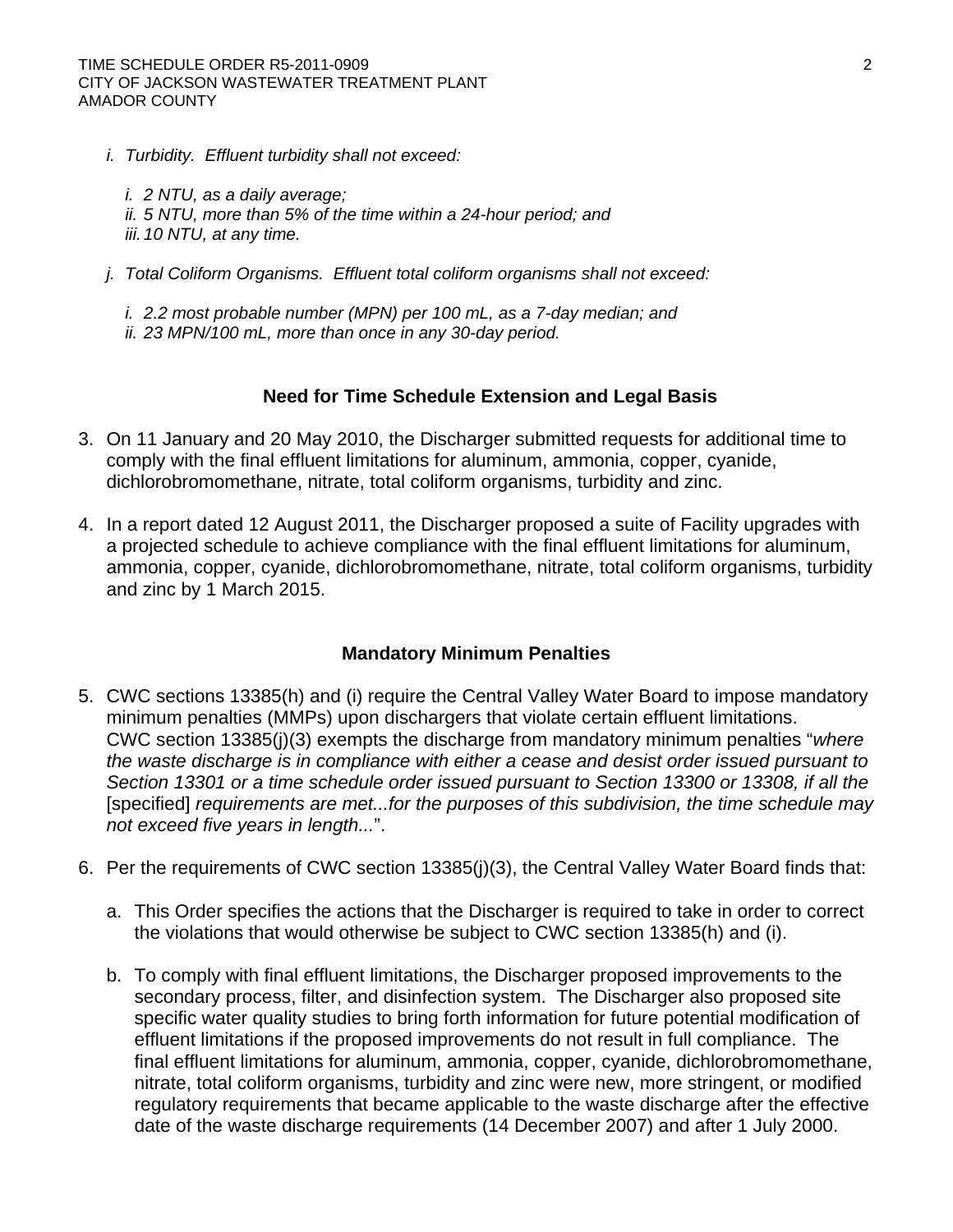New or modified control measures are necessary in order to comply with the final effluent limitations. The new or modified control measures cannot be designed, installed, and put into operation within 30 calendar days.

- c. This Order establishes a time schedule to bring the waste discharge into compliance with the effluent limitations that is as short as possible, taking into account the technological, operational, and economic factors that affect the design, development, and implementation of the control measures that are necessary to comply with the effluent limitations.
- 7. By statute, a Cease and Desist Order or Time Schedule Order may provide protection from MMPs for no more than five years.
- 8. Violations of final effluent limitations in WDR Order R5-2007-0133 for aluminum, ammonia, copper, cyanide, dichlorobromomethane, nitrate, total coliform organisms, turbidity, and zinc have not previously been protected from mandatory minimum penalties. Compliance with this Order exempts the Discharger from mandatory minimum penalties for violations of the final effluent limitations for aluminum, ammonia, copper, cyanide, dichlorobromomethane, nitrate, total coliform organisms, turbidity, and zinc from the date of this Order until 1 March 2015.
- 9. In accordance with CWC section 13385(j)(3)(C), the total length of protection from mandatory minimum penalties for the final effluent limitations listed in Finding 8 above, does not exceed five years.
- 10. This Order provides a time schedule for completing the actions necessary to ensure compliance with the final effluent limitations for aluminum, ammonia, copper, cyanide, dichlorobromomethane, nitrate, total coliform organisms, turbidity, and zinc, contained in WDR Order R5-2007-0133. Since the time schedule for completion of actions necessary to bring the waste discharge into compliance exceeds one year, this Order includes interim effluent limitations and interim requirements and dates for their achievement.
- 11. This Order includes new, performance-based interim effluent limitations for aluminum, copper, cyanide, dichlorobromomethane, nitrate, total coliform organisms, turbidity, and zinc. This Order continues the interim effluent limitations for ammonia from WDR Order R5-2007-0133. The interim effluent limitations for total coliform organisms are based on the treatment capability of a secondary treatment plant (23 MPN/per 100 mL, as a 7-day median and 240 MPN/100 mL). The interim effluent limitations for turbidity are based on the treatment capability of the Facility between January 2008 and December 2010; a daily average of 3.70 NTU and a maximum of 13.6 NTU, at any time.

Maximum daily interim effluent limitations for aluminum, copper, cyanide, dichlorobromomethane, and zinc are based on the current treatment plant performance. With 10 or more sampling data points, sampling and laboratory variability is accounted for by establishing interim effluent limitations that are based on normally distributed data where 99.9% of the data points will lie within 3.3 standard deviations of the mean (Basic Statistical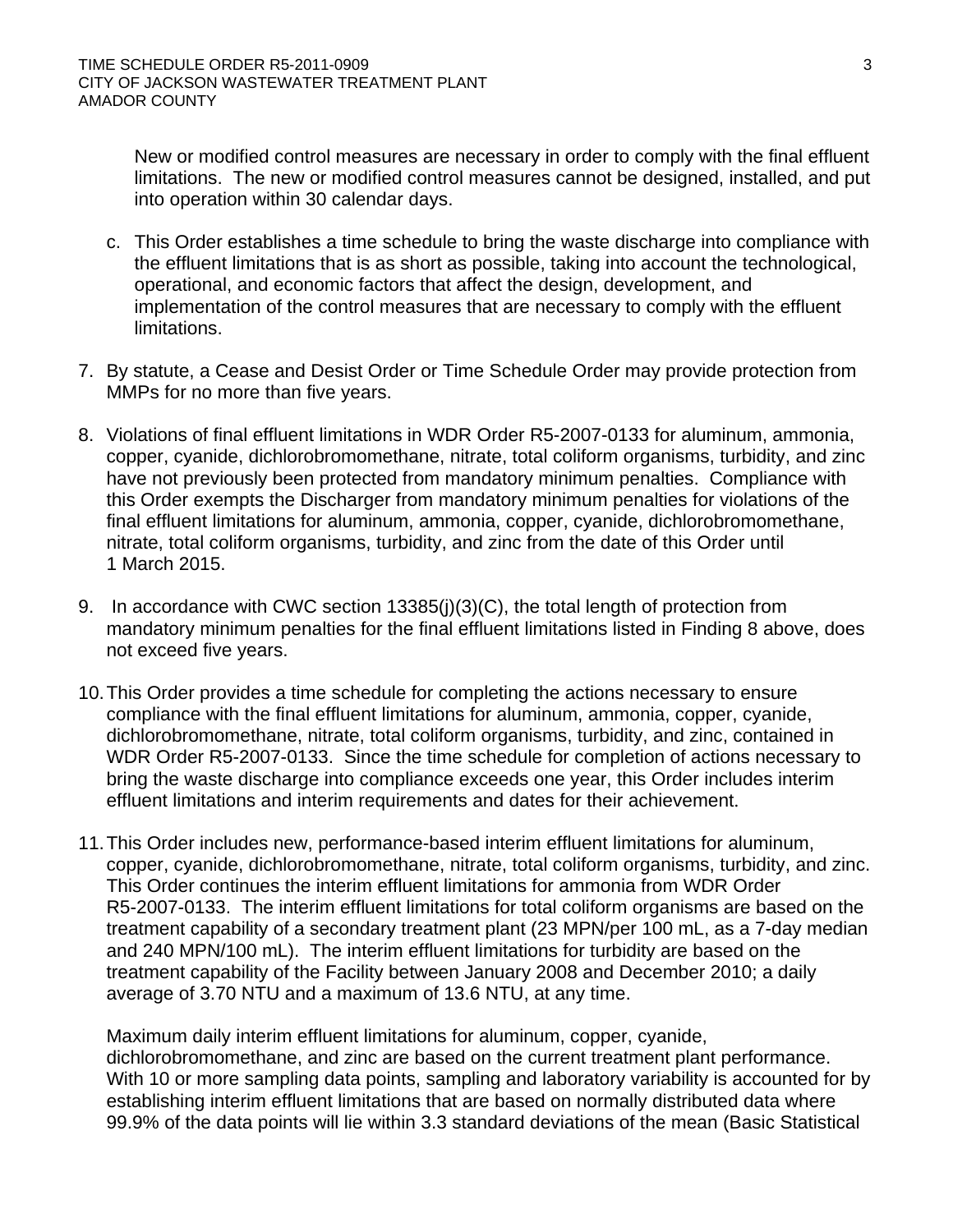Methods for Engineers and Scientists, Kennedy and Neville, Harper and Row). Therefore, the maximum daily interim effluent limitations for aluminum, copper, cyanide, dichlorobromomethane, and zinc in this Order are established as the mean plus 3.3 standard deviations.

Similarly, average monthly interim effluent limitations for aluminum, copper, cyanide, dichlorobromomethane, nitrate, and zinc are based on normally distributed data where 95% of the data points will lie within 2.0 standard deviations of the mean. Therefore, the average monthly interim effluent limitations for aluminum, copper, cyanide, dichlorobromomethane, nitrate, and zinc in this Order are established as the mean plus 2.0 standard deviations. The following table shows the values used in the calculations and the resulting interim effluent limitations for aluminum, copper, cyanide, dichlorobromomethane, nitrate, and zinc:

| <b>Parameter</b>               | <b>Units</b> | Mean | <b>Standard</b><br><b>Deviation</b> | <b>Interim Effluent</b><br>Limitation<br>Maximum Daily <sup>1</sup> | <b>Interim Effluent</b><br>Limitation<br>Average Monthly <sup>2</sup> |  |
|--------------------------------|--------------|------|-------------------------------------|---------------------------------------------------------------------|-----------------------------------------------------------------------|--|
| Aluminum                       | $\mu$ g/L    | 71.2 | 53.2                                | 247                                                                 | 178                                                                   |  |
| Copper, Total Recoverable      | $\mu$ g/L    | 3.95 | 1.77                                | 9.79                                                                | 7.49                                                                  |  |
| Cyanide, Total                 | µg/L         | 2.79 | 1.60                                | 8.07                                                                | 5.99                                                                  |  |
| Dichlorobromomethane           | $\mu$ g/L    | 2.49 | 2.61                                | 11.1                                                                | 7.71                                                                  |  |
| Nitrate, as $NO3$              | mg/L         | 26.0 | 15.1                                | $-$                                                                 | 56.2                                                                  |  |
| Zinc, Total Recoverable        | µg/L         | 91.0 | 16.3                                | 145                                                                 | 124                                                                   |  |
| Mean+3.3StDev<br>Mean+2.0StDev |              |      |                                     |                                                                     |                                                                       |  |

12. The Central Valley Water Board finds that the Discharger can maintain compliance with the interim effluent limitations included in this Order. Interim effluent limitations are established when compliance with the final effluent limitations cannot be achieved by the existing Facility. Discharge of constituents in concentrations in excess of the final effluent limitations, but in compliance with the interim effluent limitations, can significantly degrade water quality and adversely affect the beneficial uses of the receiving stream on a long-term basis. The interim effluent limitations, however, establish an enforceable ceiling concentration until compliance with the final effluent limitation can be achieved.

## **Other Regulatory Requirements**

13. California Water Code (CWC) section 13300 states: "*Whenever a regional board finds that a discharge of waste is taking place or threatening to take place that violates or will violate requirements prescribed by the regional board, or the state board, or that the waste collection, treatment, or disposal facilities of a discharger are approaching capacity, the board may require the discharger to submit for approval of the board, with such modifications as it may deem necessary, a detailed time schedule of specific actions the discharger shall take in order to correct or prevent a violation of requirements*."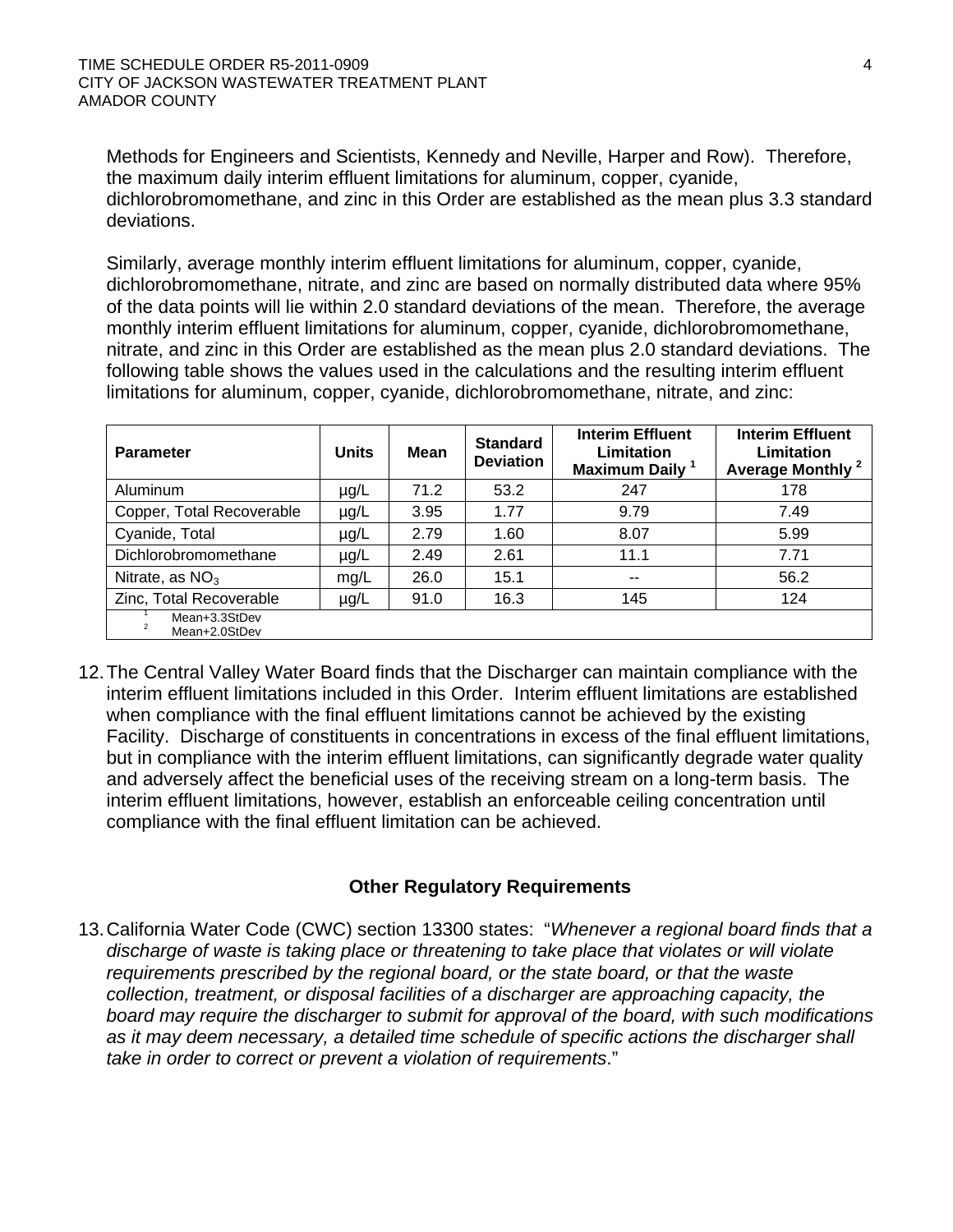- 14. This Order was issued in accordance with Section 13300 of the California Water Code and established a time schedule for compliance.
- 15. Section 13267 of the California Water Code states in part: "*In conducting an investigation specified in subdivision (a), the regional board may require that any person who has discharged, discharges, or is suspected of having discharged or discharging, or who proposes to discharge waste within its region, or any citizen or domiciliary, or political agency or entity of this state who has discharged, discharges, or is suspected of having discharged or discharging, or who proposes to discharge, waste outside of its region that could affect the quality of waters within its region shall furnish, under penalty of perjury, technical or monitoring program reports which the regional board requires. The burden, including costs, of these reports shall bear a reasonable relationship to the need for the report and the benefits to be obtained from the reports. In requiring those reports, the regional board shall provide the person with a written explanation with regard to the need for the reports, and shall identify the evidence that supports requiring that person to provide the reports.*"
- 16. The Discharger owns and operates the wastewater treatment plant and sewage collection system which is subject to this Order. The technical and monitoring reports required by this Order are necessary to determine compliance with the WDRs and with this Order.
- 17. Issuance of this Order is exempt from the provisions of the California Environmental Quality Act (Pub. Resources Code, § 21000 et seq.) ("CEQA") pursuant to Water Code section 13389, since the adoption or modification of a NPDES permit for an existing source is statutorily exempt and this Order only serves to implement a NPDES permit (*Pacific Water Conditioning Ass'n, Inc. v. City Council of City of Riverside* (1977) 73 Cal.App.3d 546, 555- 556.).
- 18. On 10 December 2009, the Central Valley Water Board adopted Resolution No. R5-2009-0114 to provide explicit authority to the Executive Officer to issue or modify time schedule orders, and to make this authority known to the public and regulated community.
- 19. The Central Valley Water Board has notified the Discharger and interested agencies and persons of its intent to adopt a new Time Schedule Order for this discharge and has provided them with an opportunity to submit their written views and recommendations. No adverse comments were received during the 30-day public comment period. Therefore, this Order is issued by the Executive Officer of the Central Valley Water Board.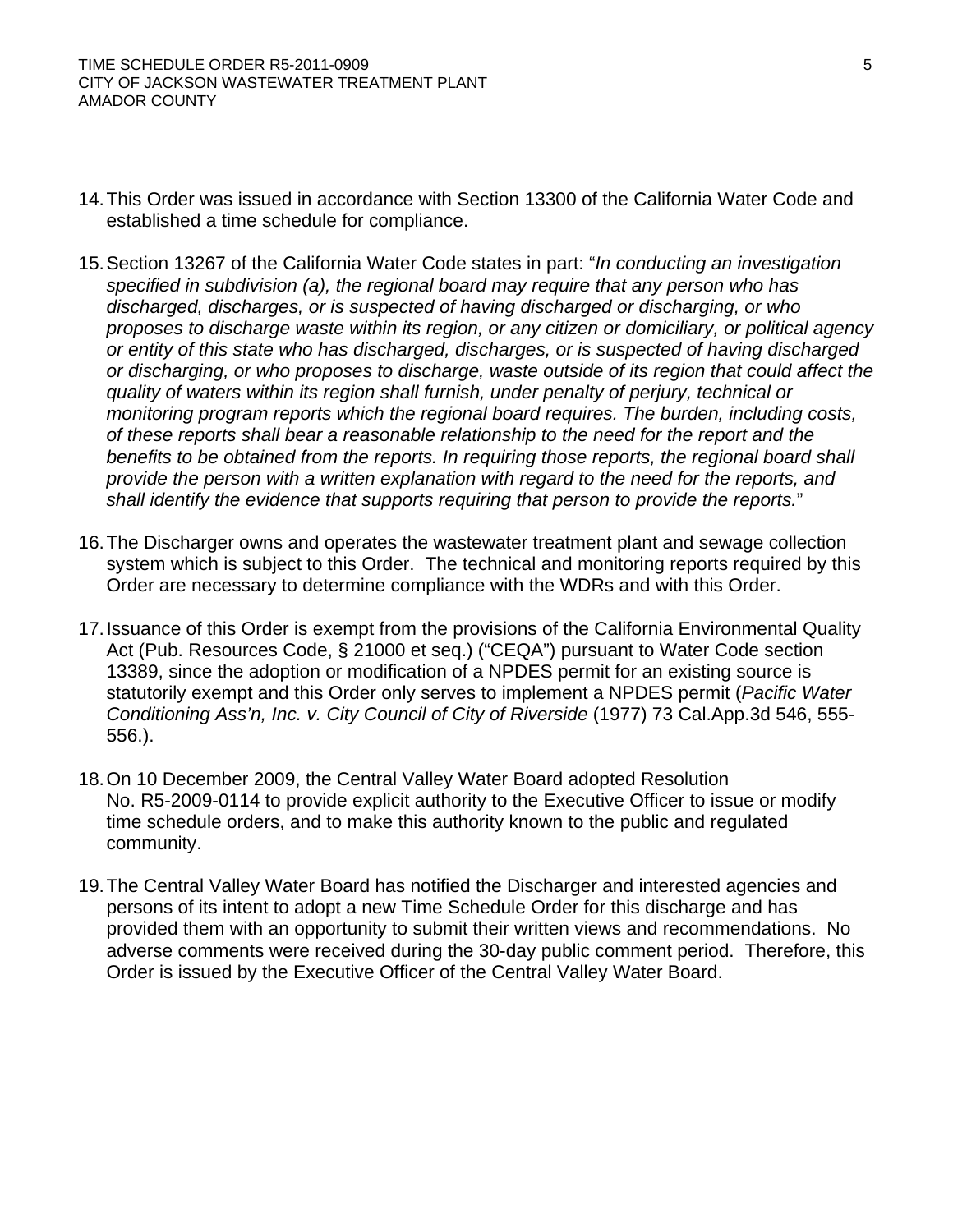# **IT IS HEREBY ORDERED THAT:**

1. Pursuant to California Water Code Section 13300, the Discharger shall comply with the following time schedule to ensure completion of the compliance project described in Finding 4, above:

| Task                                                                                                                                                                                                                                                                                                                       | <b>Compliance Date</b>                        |  |  |  |  |  |
|----------------------------------------------------------------------------------------------------------------------------------------------------------------------------------------------------------------------------------------------------------------------------------------------------------------------------|-----------------------------------------------|--|--|--|--|--|
| Submit New or Updated Pollution Prevention Plan for aluminum,<br>ammonia, copper, cyanide, dichlorobromomethane, nitrate, total<br>coliform organisms, turbidity, and zinc                                                                                                                                                 | Within 12 months of issuance of<br>this Order |  |  |  |  |  |
| Move Point of Chlorination to after filtration                                                                                                                                                                                                                                                                             | 1 August 2012                                 |  |  |  |  |  |
| Complete Planning, Design, and Bid Process for pH, DO, SCADA<br>Monitoring, Recording, Controls, and Alarms                                                                                                                                                                                                                | 1 February 2013                               |  |  |  |  |  |
| Complete Planning, Design, and Bid Process for Lime Storage and<br>Dosing System, Prefilter Coagulation/Flocculation improvements,<br>and Increase in Chlorine Mixing Energy                                                                                                                                               | 1 November 2013                               |  |  |  |  |  |
| Complete Construction of pH, DO, SCADA Monitoring, Recording,<br>Controls, and Alarms                                                                                                                                                                                                                                      | 1 March 2014                                  |  |  |  |  |  |
| Complete Construction of Lime Storage and Dosing System, Prefilter<br>Coagulation/Flocculation improvements, and Increase in Chlorine<br>Mixing Energy                                                                                                                                                                     | 1 December 2014                               |  |  |  |  |  |
| Comply with Final Effluent Limitations for aluminum, ammonia,<br>copper, cyanide, dichlorobromomethane, nitrate, total coliform<br>organisms, turbidity, and zinc                                                                                                                                                          | 1 March 2015                                  |  |  |  |  |  |
| Submit Progress Reports <sup>1</sup>                                                                                                                                                                                                                                                                                       | Each of the above<br><b>Compliance Dates</b>  |  |  |  |  |  |
| 1<br>The progress reports shall detail the steps taken to comply with this Order, including documentation showing<br>completion of tasks, construction progress, evaluation of the effectiveness of the implemented measures, and<br>assessment of whether additional measures are necessary to meet the compliance dates. |                                               |  |  |  |  |  |

2. The following interim effluent limitations for aluminum, ammonia, copper, cyanide, dichlorobromomethane, nitrate, total coliform organisms, turbidity, and zinc shall be effective upon adoption of this Order, and shall apply in lieu of the corresponding final effluent limitations in WDR Order R5-2007-0133. The Discharger shall maintain compliance with the following interim effluent limitations through **28 February 2015,** or when the Discharger is able to come into compliance with the final effluent limitations shown in Finding 2, whichever is sooner.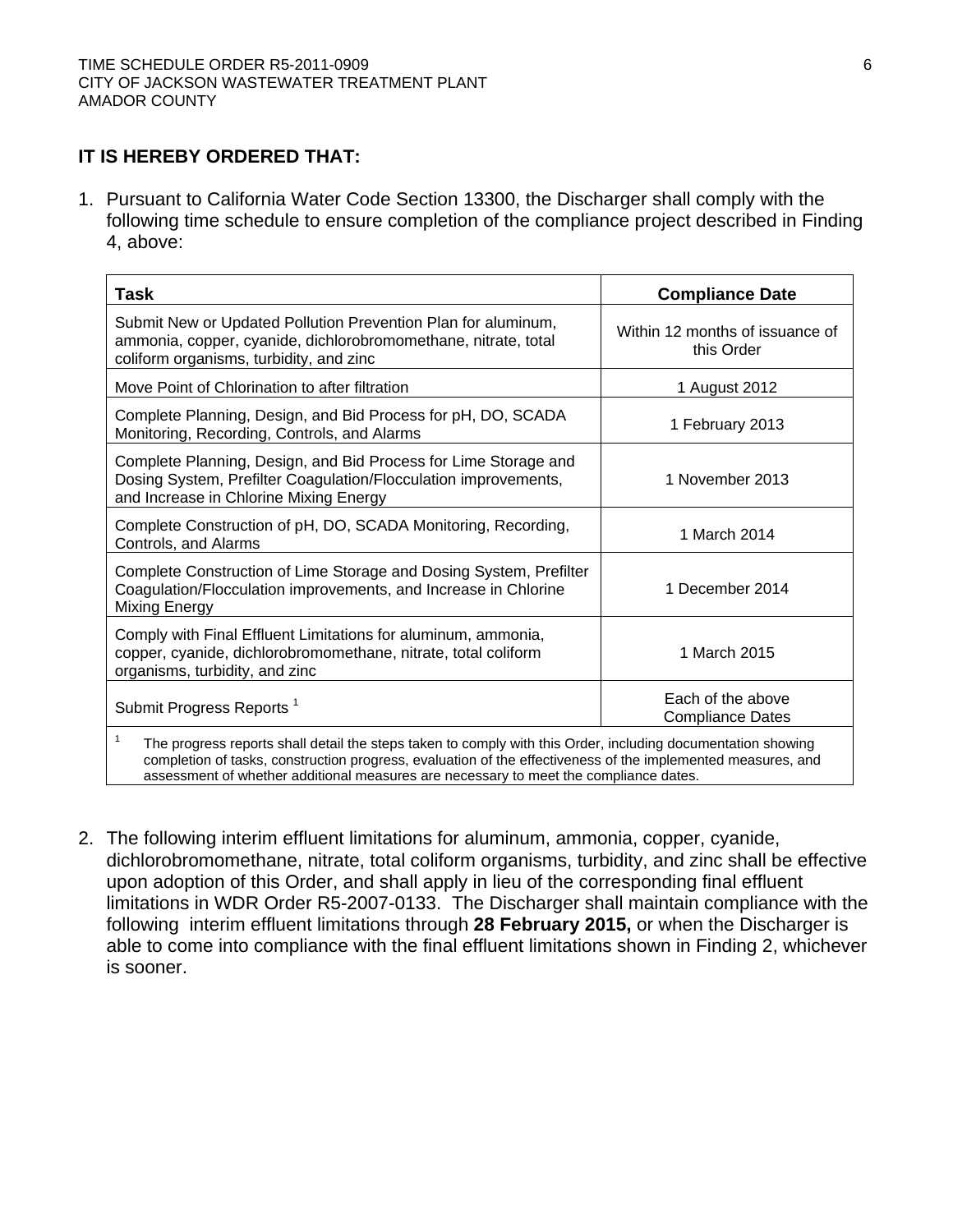a. **Aluminum, copper, cyanide, dichlorobromomethane, nitrate, and zinc.** Aluminum, copper, cyanide, dichlorobromomethane, nitrate, and zinc in the effluent shall not exceed:

| <b>Parameter</b>                                                               | <b>Units</b> | Maximum Daily <sup>1</sup> | Average Monthly <sup>2</sup> |  |  |  |
|--------------------------------------------------------------------------------|--------------|----------------------------|------------------------------|--|--|--|
| Aluminum                                                                       | µg/L         | 247                        | 178                          |  |  |  |
| Copper, Total Recoverable                                                      | µg/L         | 10                         |                              |  |  |  |
| Cyanide, Total                                                                 | µg/L         |                            |                              |  |  |  |
| Dichlorobromomethane                                                           | µg/L         |                            |                              |  |  |  |
| Nitrate, as $NO3$                                                              | mq/L         | --                         | 56                           |  |  |  |
| Zinc, Total Recoverable                                                        | µg/L         | 145                        | 124                          |  |  |  |
| Mean $+$ (3.3) x (Standard Deviation)<br>Mean $+$ (2.0) x (Standard Deviation) |              |                            |                              |  |  |  |

- b. Total Coliform Organisms<sup>[1](#page-6-0)</sup>. Total coliform organisms in the effluent shall not exceed:
	- i. 23 MPN/per 100 mL, as a 7-day median; and
	- ii. 240 MPN/100 mL, more than once in any 30-day period.
- c. Turbidity <sup>[2](#page-6-1)</sup>. Turbidity in the effluent shall not exceed:
	- i. 3.7 NTU, as a daily average;
	- ii. 13.6 NTU, at any time.
- d. **Ammonia [3](#page-6-2)** : Effluent ammonia (as N) shall not exceed a daily maximum and a monthly average in accordance with the following tables.

<span id="page-6-0"></span> $\frac{1}{1}$  The interim effluent limitations for total coliform organisms are based on the treatment capability of a secondary treatment plant<br><sup>2</sup> The interim effluent limitations for turbidity are based on the treatment capability of the Facility between January

<span id="page-6-1"></span><sup>2008</sup> and December 2010, indicating an average turbidity concentration of 3.70 NTU and a maximum turbidity concentration of 13.6 NTU.<br><sup>3</sup> The interim effluent limitations for ammonia from WDR Order R5-2007-0133 are included in this Order.

<span id="page-6-2"></span>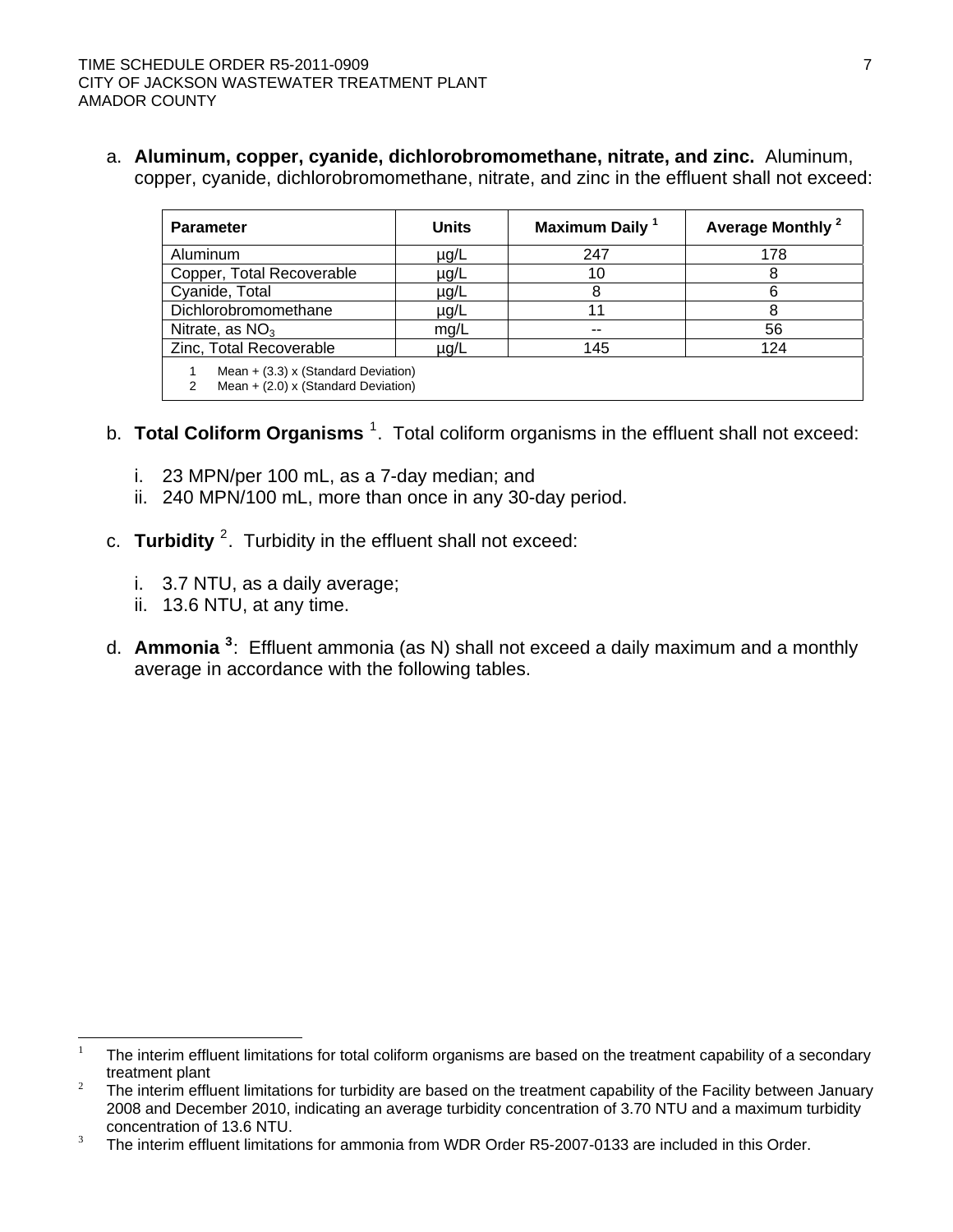| $\cdots$ $\cdots$ $\cdots$ $\cdots$ |                            |  |  |  |  |  |  |
|-------------------------------------|----------------------------|--|--|--|--|--|--|
| $pH^T$                              | <b>Maximum Daily Limit</b> |  |  |  |  |  |  |
| 6.5                                 | 32.6                       |  |  |  |  |  |  |
| 6.6                                 | 31.3                       |  |  |  |  |  |  |
| 6.7                                 | 29.8                       |  |  |  |  |  |  |
| 6.8                                 | 28.0                       |  |  |  |  |  |  |
| 6.9                                 | 26.2                       |  |  |  |  |  |  |
| 7.0                                 | 24.1                       |  |  |  |  |  |  |
| 7.1                                 | 21.9                       |  |  |  |  |  |  |
| 7.2                                 | 19.7                       |  |  |  |  |  |  |
| 7.3                                 | 17.5                       |  |  |  |  |  |  |
| 7.4                                 | 15.3                       |  |  |  |  |  |  |
| 7.5                                 | 13.3                       |  |  |  |  |  |  |
| 7.6                                 | 11.4                       |  |  |  |  |  |  |
| 7.7                                 | 9.64                       |  |  |  |  |  |  |
| 7.8                                 | 8.11                       |  |  |  |  |  |  |
| 7.9                                 | 6.77                       |  |  |  |  |  |  |
| 8.0                                 | 5.62                       |  |  |  |  |  |  |
| 8.1                                 | 4.64                       |  |  |  |  |  |  |
| 8.2                                 | 3.83                       |  |  |  |  |  |  |
| 8.3                                 | 3.15                       |  |  |  |  |  |  |
| 8.4                                 | 2.59                       |  |  |  |  |  |  |
| 8.5                                 | 2.14                       |  |  |  |  |  |  |
| 8.6                                 | 1.77                       |  |  |  |  |  |  |
| 8.7                                 | 1.47                       |  |  |  |  |  |  |
| 8.8                                 | 1.23                       |  |  |  |  |  |  |
| 8.9                                 | 1.04                       |  |  |  |  |  |  |
| 9.0                                 | 0.885                      |  |  |  |  |  |  |

## **Interim Ammonia Maximum Daily Effluent Limitation (mg N/L)**

1 Effluent pH at time of sampling.

$$
CMC = \left(\frac{0.275}{1 + 10^{7.204 - pH}} + \frac{39.0}{1 + 10^{pH - 7.204}}\right)
$$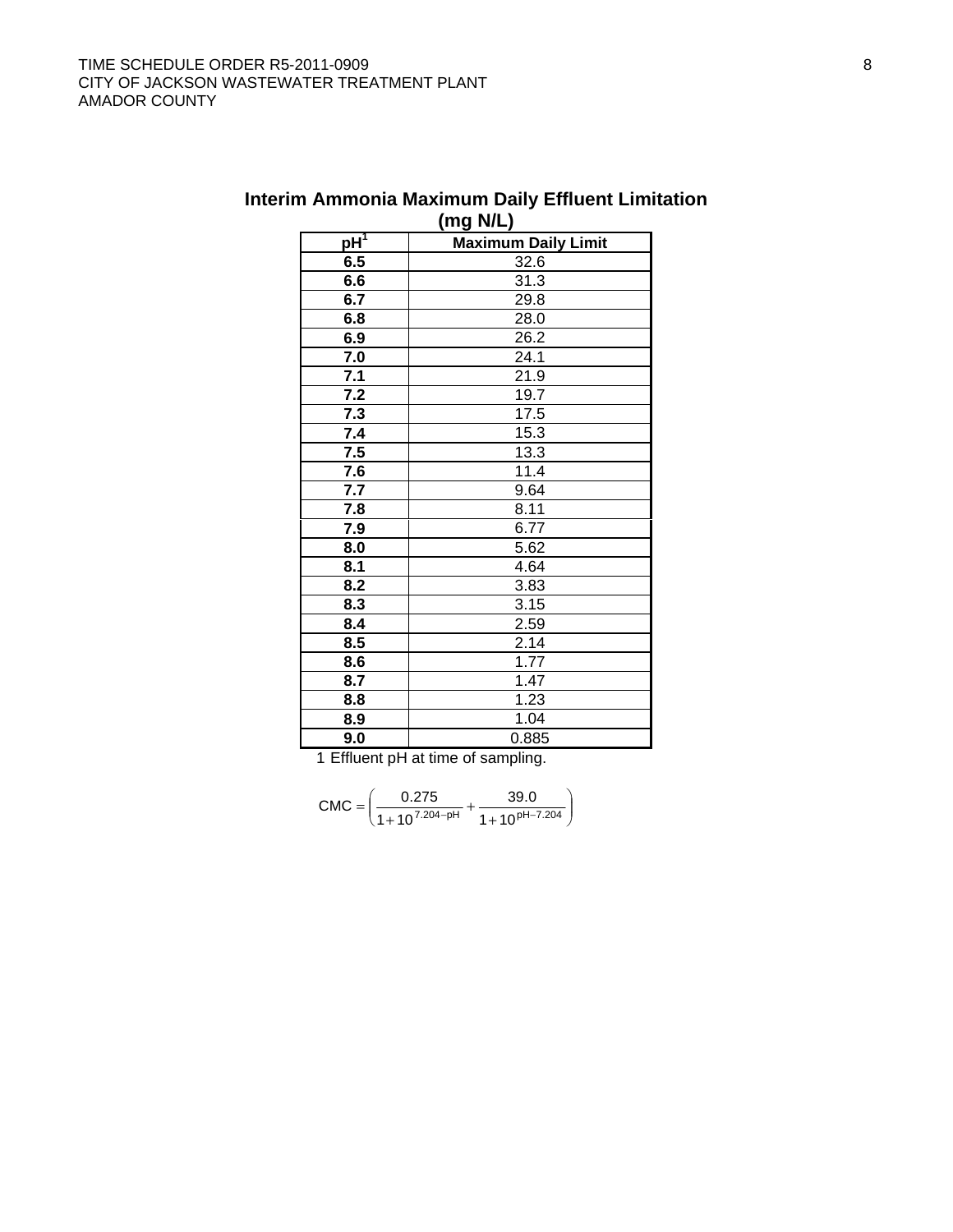|                 | Temperature, <sup>o</sup> C (°F) <sup>2</sup> |       |       |       |       |       |       |       |       |       |
|-----------------|-----------------------------------------------|-------|-------|-------|-------|-------|-------|-------|-------|-------|
| pH <sup>1</sup> | $\bf{0}$                                      | 14    | 16    | 18    | 20    | 22    | 24    | 26    | 28    | 30    |
|                 | (32)                                          | (57)  | (61)  | (64)  | (68)  | (72)  | (75)  | (79)  | (82)  | (86)  |
|                 |                                               |       |       |       |       |       |       |       |       |       |
| 6.5             | 6.67                                          | 6.67  | 6.06  | 5.33  | 4.68  | 4.12  | 3.62  | 3.18  | 2.80  | 2.46  |
| 6.6             | 6.57                                          | 6.57  | 5.97  | 5.25  | 4.61  | 4.05  | 3.56  | 3.13  | 2.75  | 2.42  |
| 6.7             | 6.44                                          | 6.44  | 5.86  | 5.15  | 4.52  | 3.98  | 3.50  | 3.07  | 2.70  | 2.37  |
| 6.8             | 6.29                                          | 6.29  | 5.72  | 5.03  | 4.42  | 3.89  | 3.42  | 3.00  | 2.64  | 2.32  |
| 6.9             | 6.12                                          | 6.12  | 5.56  | 4.89  | 4.30  | 3.78  | 3.32  | 2.92  | 2.57  | 2.25  |
| 7.0             | 5.91                                          | 5.91  | 5.37  | 4.72  | 4.15  | 3.65  | 3.21  | 2.82  | 2.48  | 2.18  |
| 7.1             | 5.67                                          | 5.67  | 5.15  | 4.53  | 3.98  | 3.50  | 3.08  | 2.70  | 2.38  | 2.09  |
| 7.2             | 5.39                                          | 5.39  | 4.90  | 4.31  | 3.78  | 3.33  | 2.92  | 2.57  | 2.26  | 1.99  |
| 7.3             | 5.08                                          | 5.08  | 4.61  | 4.06  | 3.57  | 3.13  | 2.76  | 2.42  | 2.13  | 1.87  |
| 7.4             | 4.73                                          | 4.73  | 4.30  | 3.78  | 3.32  | 2.92  | 2.57  | 2.26  | 1.98  | 1.74  |
| 7.5             | 4.36                                          | 4.36  | 3.97  | 3.49  | 3.06  | 2.69  | 2.37  | 2.08  | 1.83  | 1.61  |
| 7.6             | 3.98                                          | 3.98  | 3.61  | 3.18  | 2.79  | 2.45  | 2.16  | 1.90  | 1.67  | 1.47  |
| 7.7             | 3.58                                          | 3.58  | 3.25  | 2.86  | 2.51  | 2.21  | 1.94  | 1.71  | 1.50  | 1.32  |
| 7.8             | 3.18                                          | 3.18  | 2.89  | 2.54  | 2.23  | 1.96  | 1.73  | 1.52  | 1.33  | 1.17  |
| 7.9             | 2.80                                          | 2.80  | 2.54  | 2.24  | 1.96  | 1.73  | 1.52  | 1.33  | 1.17  | 1.03  |
| 8.0             | 2.43                                          | 2.43  | 2.21  | 1.94  | 1.71  | 1.50  | 1.32  | 1.16  | 1.02  | 0.897 |
| 8.1             | 2.10                                          | 2.10  | 1.91  | 1.68  | 1.47  | 1.29  | 1.14  | 1.00  | 0.879 | 0.773 |
| 8.2             | 1.79                                          | 1.79  | 1.63  | 1.43  | 1.26  | 1.11  | 0.973 | 0.855 | 0.752 | 0.661 |
| 8.3             | 1.52                                          | 1.52  | 1.39  | 1.22  | 1.07  | 0.941 | 0.827 | 0.727 | 0.639 | 0.562 |
| 8.4             | 1.29                                          | 1.29  | 1.17  | 1.03  | 0.906 | 0.796 | 0.700 | 0.615 | 0.541 | 0.475 |
| 8.5             | 1.09                                          | 1.09  | 0.990 | 0.870 | 0.765 | 0.672 | 0.591 | 0.520 | 0.457 | 0.401 |
| 8.6             | 0.920                                         | 0.920 | 0.836 | 0.735 | 0.646 | 0.568 | 0.499 | 0.439 | 0.386 | 0.339 |
| 8.7             | 0.778                                         | 0.778 | 0.707 | 0.622 | 0.547 | 0.480 | 0.422 | 0.371 | 0.326 | 0.287 |
| 8.8             | 0.661                                         | 0.661 | 0.601 | 0.528 | 0.464 | 0.408 | 0.359 | 0.315 | 0.277 | 0.244 |
| 8.9             | 0.565                                         | 0.565 | 0.513 | 0.451 | 0.397 | 0.349 | 0.306 | 0.269 | 0.237 | 0.208 |
| 9.0             | 0.486                                         | 0.486 | 0.442 | 0.389 | 0.342 | 0.300 | 0.264 | 0.232 | 0.204 | 0.179 |

**Interim Ammonia Monthly Average Effluent Limitation (mg N/L)** 

<sup>1</sup> Effluent pH at time of effluent ammonia sampling.<br><sup>2</sup> Effluent temperature at time of effluent ammonia sampling.

 $\frac{1577}{( 7.688 - \text{pH}^2)^4} + \frac{2.487}{( 1 + 10^{ \text{pH} - 7.688}} \times \text{MIN} (2.85, 1.45 \times 10^{0.028(25 - T)})$ 2.487  $1+10$  $CCC = \left(\frac{0.0577}{1 + 10^{7.688 - pH}} + \frac{2.487}{1 + 10^{pH - 7.688}}\right) \times MIN(2.85, 1.45 \times 10^{0.028(25 - pH)}).$  $\left(\frac{0.0577}{0.057688 \cdot \text{pH}} + \frac{2.487}{0.022688}\right)$ ⎝ ⎛ +  $=\left(\frac{6.6611}{1+10^{7.688-pH}}+ \right)$